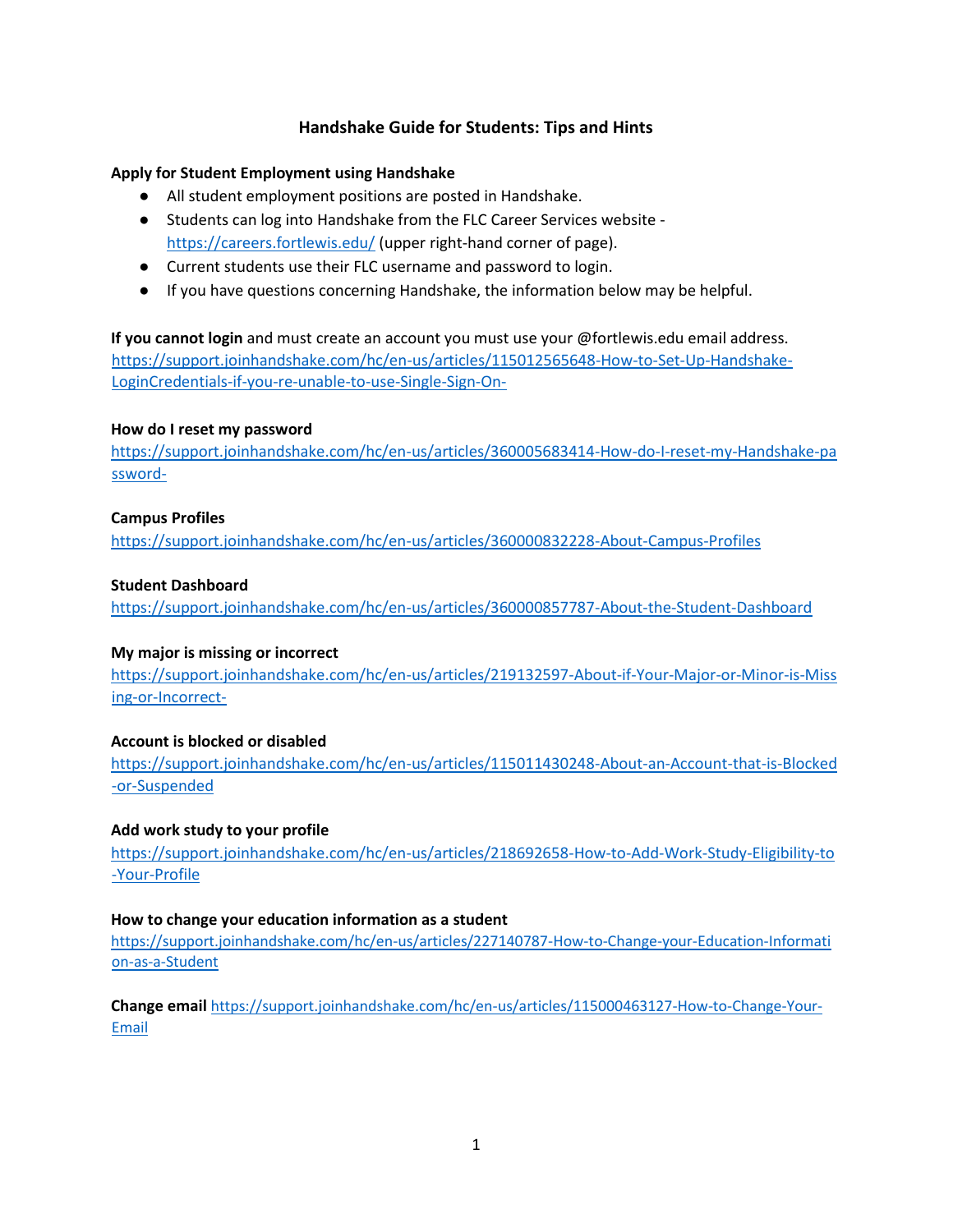#### **Change your student profile to private/public for employers**

[https://support.joinhandshake.com/hc/en-us/articles/218692638-How-to-Change-Your-Student-Profile-to-Pr](https://support.joinhandshake.com/hc/en-us/articles/218692638-How-to-Change-Your-Student-Profile-to-Private-Public-for-Employers)  [ivate-Public-for-Employers](https://support.joinhandshake.com/hc/en-us/articles/218692638-How-to-Change-Your-Student-Profile-to-Private-Public-for-Employers)

## **How to edit or delete a document**

<https://support.joinhandshake.com/hc/en-us/articles/219132587-How-to-Edit-or-Delete-a-Document>

#### **How to upload a new document**

<https://support.joinhandshake.com/hc/en-us/articles/218692648-How-to-Upload-a-New-Document>

## **Understanding document visibility**

<https://support.joinhandshake.com/hc/en-us/articles/219132607-Understanding-Document-Visibility>

## **Manage your primary education**

<https://support.joinhandshake.com/hc/en-us/articles/218692668-Managing-Primary-Education>

# **Student work authorization updates**

[https://support.joinhandshake.com/hc/en-us/articles/115015978207-Students-Work-Authorization-Upd](https://support.joinhandshake.com/hc/en-us/articles/115015978207-Students-Work-Authorization-Updates)  [ates](https://support.joinhandshake.com/hc/en-us/articles/115015978207-Students-Work-Authorization-Updates)

# **Scheduling appointments**

<https://support.joinhandshake.com/hc/en-us/articles/219133257-How-to-Request-an-Appointment>

# **View scheduled appointments**

[https://support.joinhandshake.com/hc/en-us/articles/218693398-How-to-View-Scheduled-Appointmen](https://support.joinhandshake.com/hc/en-us/articles/218693398-How-to-View-Scheduled-Appointments)  [ts](https://support.joinhandshake.com/hc/en-us/articles/218693398-How-to-View-Scheduled-Appointments)

# **Managing a document attached to an application**

[https://support.joinhandshake.com/hc/en-us/articles/227188348-Managing-Documents-Attached-to-an](https://support.joinhandshake.com/hc/en-us/articles/227188348-Managing-Documents-Attached-to-an-Application)  [-Application](https://support.joinhandshake.com/hc/en-us/articles/227188348-Managing-Documents-Attached-to-an-Application)

# **How to create and track an internship experience (credit bearing)**

[https://support.joinhandshake.com/hc/en-us/articles/219133237-How-to-Create-and-Track-an-Experien](https://support.joinhandshake.com/hc/en-us/articles/219133237-How-to-Create-and-Track-an-Experience-a-credit-bearing-internship-)  [ce-a-credit-bearing-internship-](https://support.joinhandshake.com/hc/en-us/articles/219133237-How-to-Create-and-Track-an-Experience-a-credit-bearing-internship-)

#### **Add learning objectives to an experience**

[https://support.joinhandshake.com/hc/en-us/articles/115011661407-How-to-Add-Learning-Objectives-t](https://support.joinhandshake.com/hc/en-us/articles/115011661407-How-to-Add-Learning-Objectives-to-an-Experience)  [o-an-Experience](https://support.joinhandshake.com/hc/en-us/articles/115011661407-How-to-Add-Learning-Objectives-to-an-Experience)

#### **How to upload an attachment to an experience**

[https://support.joinhandshake.com/hc/en-us/articles/360006851874-How-to-Upload-an-Attachment-to](https://support.joinhandshake.com/hc/en-us/articles/360006851874-How-to-Upload-an-Attachment-to-an-Experience)  [-an-Experience](https://support.joinhandshake.com/hc/en-us/articles/360006851874-How-to-Upload-an-Attachment-to-an-Experience)